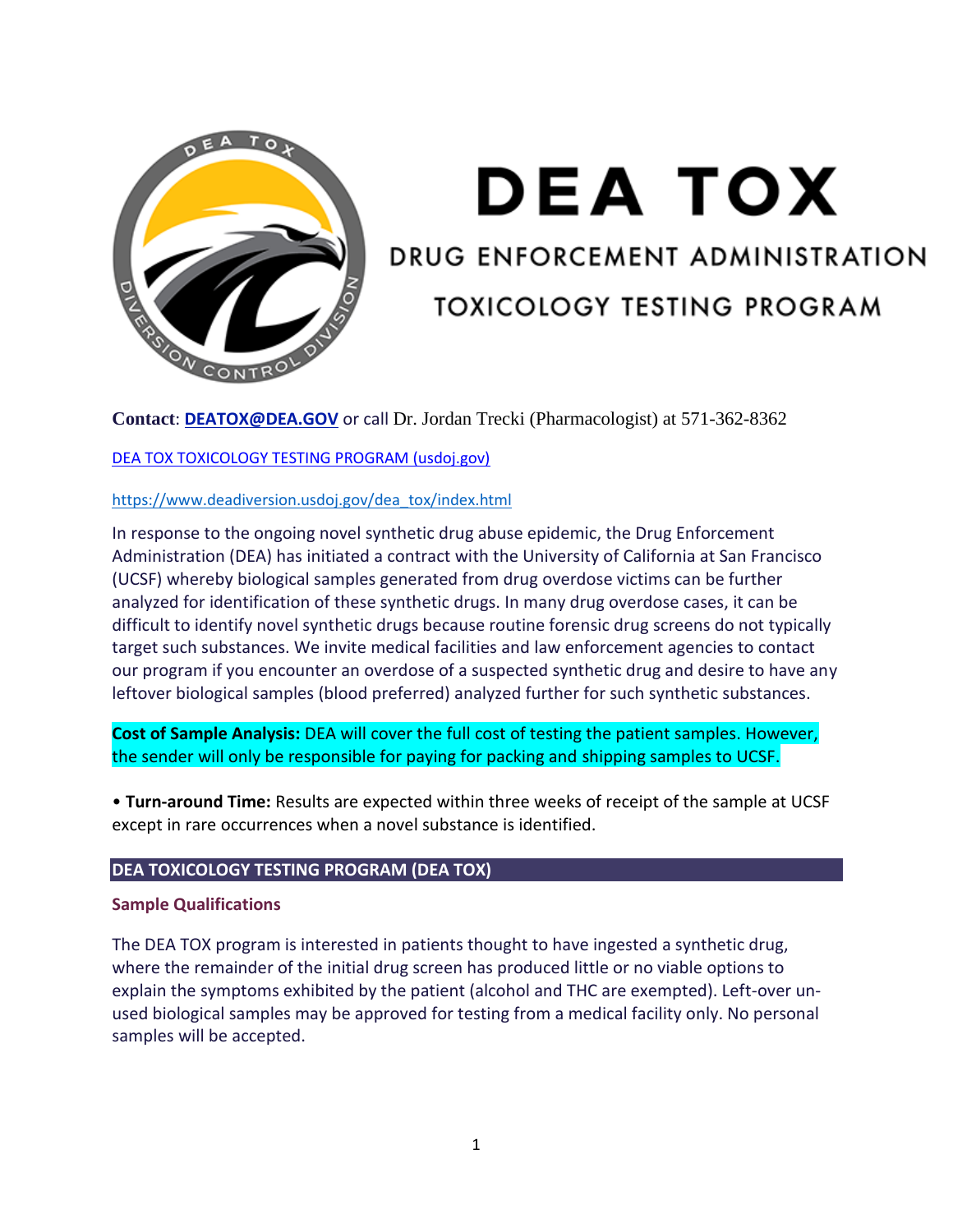# **How to Contact Us to Request Approval for Testing**

Email **[DEATOX@USDOJ.GOV](mailto:deatox@usdoj.gov)** with a brief description of the case (including initial toxicology screen and history) and a request for testing. No samples will be approved without a brief clinical background.

If your request is approved by DEA, we will send instructions for packing and shipping your sample to UCSF.

# **Reasons Your Sample Was Not Approved For Testing**

The main reason for disapproval of a case would be the identification of substances including methamphetamine, heroin, fentanyl, cocaine, LSD, PCP, or other commonly abused substances in a routine toxicology screening at your facility.

*This program's goal is to connect symptom causation to the abuse of newly emerging synthetic drugs (i.e. synthetic cannabinoids, synthetic cathinones, fentanyl-related substances, other hallucinogens etc.).*

# **Samples Approved For Testing Will Be Processed As Follows**

# **UCSF Clinical Toxicology and Environmental Biomonitoring Lab Protocol for Sample Collection and Shipping**

-Ensure that you de-identify and label the sample with a numerical value, sex, date of birth or age, and the date and time the sample was collected in accordance with the labeling instructions (sent with shipping instructions).

-Keep a master list of the patients and the numerical values you allocated to each sample at your institution.

A. Sample types to collect: Any left-over serum (preferred), plasma, whole blood, or urine.

B. Minimum sample volume: 0.5 mL for serum or plasma; 1 mL for whole blood, 1 mL for urine.

C. Sample Shipping:

1. For serum, plasma, or urine please ship on dry ice using FEDEX or UPS ONLY.

2. For whole blood, please spin down and remove plasma for shipping. If it cannot be spun, please ship whole blood on ice. Otherwise ship plasma collected as above.

3. Prepare a manifest of the samples being shipped and include the manifest in the shipment. 4. Please ship the samples OVERNIGHT SUNDAY THROUGH THURSDAY using the following address: ATTN: Roy Gerona UCSF Mt Zion Cancer Research Bldg, Rm S-271 2340 Sutter St San Francisco, CA 94115 Lab Tel #: 415-502-1446 Office Tel #: 415-476-6255 5. Please DO NOT SHIP on a Friday or Saturday.

Sample Labeling Format: Each sample should be properly labeled using the following format [1]190325-CA-94115-001-S1 - where 190325- Date of sample collection (YYMMDD) CA- State of